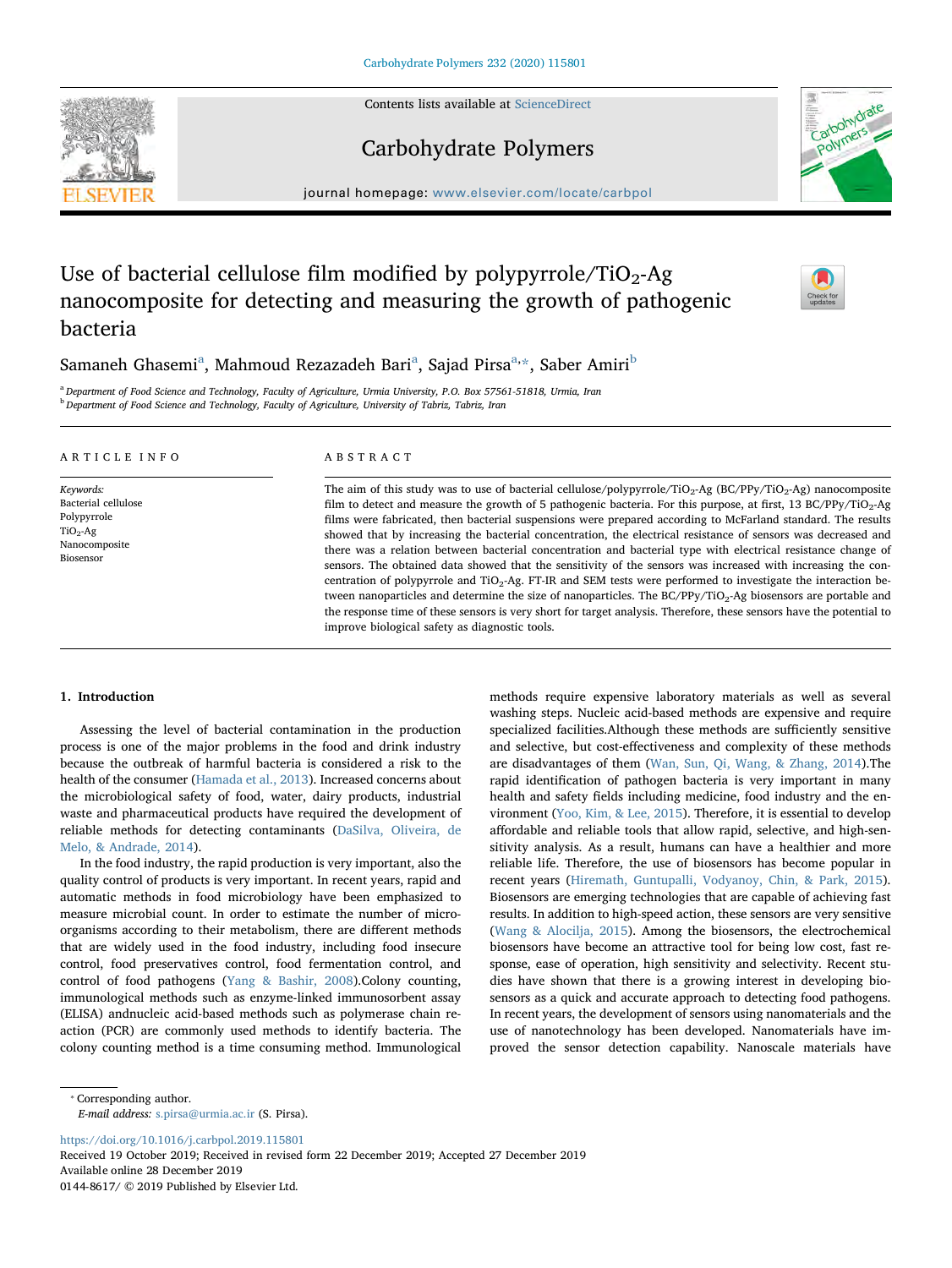attracted considerable attention from the scientific community due to their unique properties [\(Detsri & Popanyasak, 2015](#page-8-7)).Advantages of using biosensors in the food industry include the ability to identify a specific composition, relatively low cost of production compared to other methods, small size production, simple operation and portability ([Luong, Mulchandani, & Guilbault, 1988\)](#page-8-8). One of the most important uses of biosensors in the food industry is the detection of contamination in raw food and the control of fermented products (Panfi[li, Manzi,](#page-8-9) [Compagnone, Scarciglia, & Palleschi, 2000\)](#page-8-9). The general principles of conducting-biosensors are change in conductivity due to the change in the concentration of microorganisms on the electrode surface ([Lei,](#page-8-10) [Chen, & Mulchandani, 2006\)](#page-8-10). Conducting polymers have attracted considerable attention as applied materials due to their unique electrical features and controllable chemical and electrochemical properties. Polypyrrole, polythiophene, polyacetylene, polyaniline and polyparophenylene are conducting polymers that are used commonly in different fields Polypyrrole (PPy) has attracted the attention of many researchers as one of the most important conductive polymers. The features of this polymer, such as the convenience of its preparation and synthesis, environmental stability and high conductivity cause to its use in various fields, such as the construction of sensors and electrical instruments. Bacterial cellulose is a microbial polysaccharide that has unique properties that is used in various fields like medical, industrial and electronic applications [\(Esa, Tasirin, & Rahman, 2014](#page-8-11)). Titanium dioxide is a semiconductor metal oxide used as a photocatalyst for the removal of highly toxic and non-destructive contaminants ([Nainani,](#page-8-12) [Thakur, & Chaskar, 2012](#page-8-12)). As a new antibacterial agent, Ag and titanium dioxide particles have attracted attention in recent years due to good properties such as stability, durability and safety ([Sondi &](#page-8-13) [Salopek-Sondi, 2004](#page-8-13)).

The aim of this study was to find a simple and inexpensive method for monitoring the growth of pathogenic bacteria by constructing a conductometery nanobiosensor using bacterial cellulose/polypyrrole/  $TiO<sub>2</sub>$ -Ag. Bacterial cellulose has a porous flexible and structure, functional groups and bio-polymer feature, so it is a good substrate and biodegradable material that can be covered with conductive polymer. Polypyrrole can be synthesized in the BC surface by chemical methods and polypyrrole has good stability (chemical and physical stability) on the BC surface. TiO<sub>2</sub>-Ag nanoparticles as a semiconductor material could enhance electrical conductivity, also these nanoparticles have antibacterial activity that could improve the interaction of PPy sensors with different bacteria. We believe that the higher the electrical conductivity of the film surface and the higher the interaction of the film surface with different bacteria, the greater the sensitivity of the PPy film to the bacteria. The sensor response relies on the reaction between  $BC/PPy/TiO<sub>2</sub>$ -Ag film surface and bacteria, which is recoreded as an electrical signal. The changes in the electrical resistance of the BC/PPy/  $TiO<sub>2</sub>$ -Ag conducting film are measured and is used to calculate the bacteria growth.

# 2. Material and methods

# 2.1. Reagents, chemicals and microorganisms

The BC film was purchased from the Nano-Novin Polymer Co (Sari, Iran). TiO<sub>2</sub>-Ag nanoparticles were purchased from Nano-Gilozak Co (Tehran, Iran). Pyrrole (Fluka, Switzerland) was distillated and stored in a refrigerator in the dark prior to use. Ferric chloride (FeCl<sub>3</sub>) was used as oxidant from Sigma-Aldrich, USA. Some other organic compounds were purchased from Merck. The culture medium, Nutrient broth (Merck, Darmstadt, Germany), was used. Escherichia coli PTCC 1330 and Staphylococcus aureus PTCC 1112 were purchased from the collection center of industrial microorganisms of Iran, Aeromonas hydrophyla ATCC 35654, Staphylococcus aureus ATCC 25904, and Staphylococcus epidermidis ATCC 700576were provided from Artemia Research Institute of Urmia University and used for study sensor

<span id="page-1-0"></span>

| Table 1                                                    |  |  |
|------------------------------------------------------------|--|--|
| List of experiments in the central composite design (CCD). |  |  |

| Film (Sensor)                    | Factors            |                       |  |  |  |  |
|----------------------------------|--------------------|-----------------------|--|--|--|--|
|                                  | A: Pyrrole (mol/L) | $B: TiO2$ -Ag (mol/L) |  |  |  |  |
| F1(S1)                           | 0.1                | $\mathbf{0}$          |  |  |  |  |
| F <sub>2</sub> (S <sub>2</sub> ) | 0.1                | 0.005                 |  |  |  |  |
| F3 (S3)                          | 0.055              | 0.005                 |  |  |  |  |
| F4 (S4)                          | 0.055              | 0.005                 |  |  |  |  |
| F5 (S5)                          | 0.055              | $\mathbf{0}$          |  |  |  |  |
| F <sub>6</sub> (S <sub>6</sub> ) | 0.055              | 0.005                 |  |  |  |  |
| F7 (S7)                          | 0.055              | 0.005                 |  |  |  |  |
| F8 (S8)                          | 0.01               | $\mathbf{0}$          |  |  |  |  |
| F9 (S9)                          | 0.01               | 0.01                  |  |  |  |  |
| F10 (S10)                        | 0.01               | 0.005                 |  |  |  |  |
| F11 (S11)                        | 0.055              | 0.005                 |  |  |  |  |
| F12 (S12)                        | 0.1                | 0.01                  |  |  |  |  |
| F13 (S13)                        | 0.055              | 0.01                  |  |  |  |  |
|                                  |                    |                       |  |  |  |  |

properties.

# 2.2. Preparation of  $BC/PPy/TiO<sub>2</sub>$ -Ag film

# 2.2.1. BC/PPy/TiO<sub>2</sub>-Ag film synthesize

Chemical polymerization was used to synthesize polypyrrole. In this method, an oxidizing agent  $(FeCl<sub>3</sub>)$  was used to initiate the polymerization process. Firstly, to remove impurities, the BC gel membrane was washed with distilled water several times. The  $10 \times 10$  cm piece of BC gel membrane was immersed (according to the experimental design mentioned in [Table 1\)](#page-1-0) in 20 ml of solution containing different concentrations of TiO<sub>2</sub>-Ag (0, 0.05 and 0.1 mol/L), pyrrole (0.01, 0.055 and 0.1 mol/L), and TiO<sub>2</sub>-Ag-pyrrole on a polystyrene plate ( $15 \times 15$  cm<sup>2</sup>). Afterward, 20 ml of a FeCl<sub>3</sub> solution (0.1 mol/L in the films in which PPy was synthesized) was added to the mentioned solution over 10 min. The synthesis and formation of the films (BC/PPy, BC/TiO<sub>2</sub>-Ag, and BC/  $PPy/TiO<sub>2</sub>-Ag$ ) were completed according to the experimental design; the films were dried at room temperature under atmospheric conditions for about 24 h. The prepared films were stored in a dark place before use. [Fig. 1](#page-2-0)A shows the BC,  $BC/TiO<sub>2</sub>-Ag$ ,  $BC/Py/TiO<sub>2</sub>-Ag$ , and  $BC/PPy$ films.

# 2.2.2. Characterization study of films

The infrared spectroscopy (Tensor 27, Bruker, Germany) was used to investigate the interactions between  $TiO<sub>2</sub>$ -Ag, polypyrrole and cellulose. First, about 2 mg of each film was molded manually, then mixed with KBr (1:100) and pressed to form a tablet with a thickness of about 1 ml. The FT-IR spectroscopy tests were performed in ranging from 4000 to 400 cm−<sup>1</sup> ([Amiri, Mokarram, Khiabani, Bari, & Khaledabad,](#page-8-14) [2019\)](#page-8-14).

To investigate the morphology of films and study their structure, the scanning electron microscope (model Leo 1430 V P, Oberkochen) was used. The images were prepared from the surface of the films. The films were coated with gold before examination, and then figures were prepared (at voltage 15 KV) with different magnifications ([Moghanjougi,](#page-8-15) [Bari, Khaledabad, Almasi, & Amiri, 2020\)](#page-8-15).

# 2.3. Cultivating bacteria and preparation of bacterial suspensions

For preparation of bacterial culture, first each bacterium added to 10 ml nutrient broth individually and incubated at 37 °C for 24 h. After that the cultures weresubculture in 100 ml nutrient broth at same condition again. The subcultures were centrifugation at  $5,000 \times g$  for 15 min at 4 °C to harvest bacterial. Then the pellets were washed twice with sterile normal saline solution and used for preparation bacterial suspensions usingMcFarland's standards. Barium chloride and sulfuric acid were used to prepare standard McFarland solutions. McFarland solutions were prepared according to the [Table 2.](#page-2-1)Bacterial colonies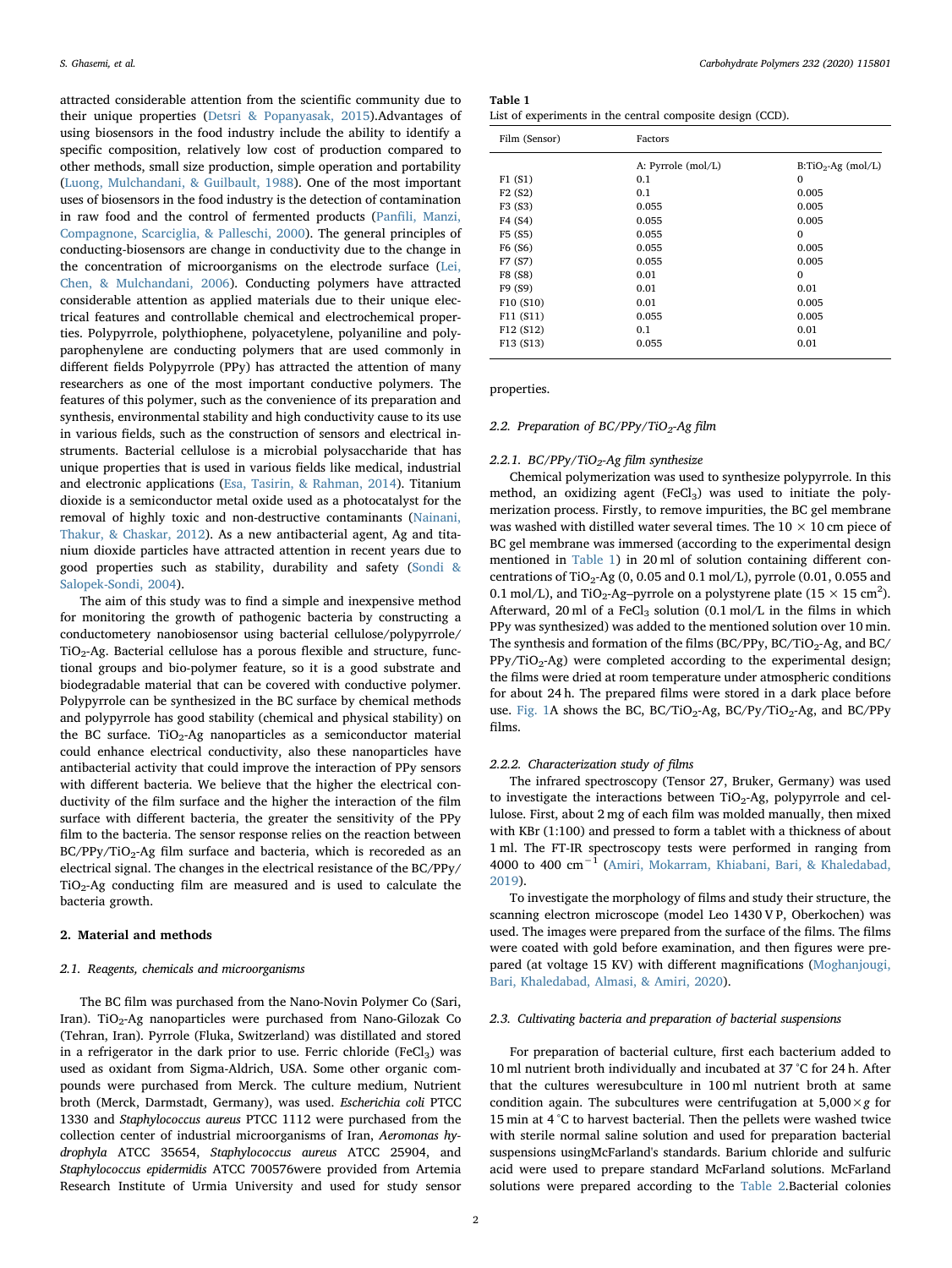<span id="page-2-0"></span>

Fig. 1. Different BC, BC/TiO<sub>2</sub>-Ag, BC/PPy and BC/Py/TiO<sub>2</sub>-Ag films (A) and bacteria sample injection system to the sensors (B).

<span id="page-2-1"></span>Table 2 McFarland's standard.

| Bacteria suspension(CFU/<br>ml)                   | BaCl <sub>2</sub> (ml) | Sulfuric acid<br>(ml) | McFarland's standard |
|---------------------------------------------------|------------------------|-----------------------|----------------------|
| $1.5 \times 10^8$<br>$310^{8}$<br>$6 \times 10^8$ | 0.05<br>0.10<br>0.20   | 9.95<br>9.90<br>9.80  | 0.5<br>2             |
| $9 \times 10^8$<br>$1.2 \times 10^9$              | 0.30<br>0.40           | 9.70<br>9.60          | 3                    |

were taken by sterilizing loops and distributed into test tubes containing sterile normal saline solution. Bacterial suspensions were prepared according to McFarland standards (0.5, 1, 2, 3, and 4). The turbidity of suspensions was measured by spectrophotometer at 625 nm, which was 0.910, 0.250, 0.423, 0.550, and 0.650, respectively. The microbial load of the suspensions is equal to McFarland's standard. How to prepare McFarland standard solutions and the amount of microbial load of suspensions are given in [Table 2](#page-2-1).Finally, bacterial suspensions were centrifuged at  $5,000 \times g$  for 15 min at 4 °C and the bacterial cells were washed three times with sterile normal saline solution.

# 2.4. Design  $BC/PPy/TiO<sub>2</sub>$ -Ag sensor and study sensory properties

The BC/PPy/TiO<sub>2</sub>-Ag sensor consisting of a film of  $2 \times 1$  cm dimension having a thickness of 0.5 mm was put in a glass plate. The both ends of a  $BC/PPV/TiO<sub>2</sub>$ -Ag sensor were connected to the multimeter by copper wires. The BC/PPy/TiO<sub>2</sub>-Ag film's resistance change was tested with centrifuged bacterial suspensions [\(Fig. 1B](#page-2-0)) system. Centrifuged bacteria (1  $\mu$ l) were transferred to the BC/PPy/TiO<sub>2</sub>-Ag film surface and electrical resistance changes were recorded. In the next step, the different concentrations of the bacteria were added to the film surface and the resistance changes were recorded (R). It should be mentioned that before the transfer of bacteria, the electrical resistance of the nanocomposites was measured by the multimeter system  $(R_0)$ . The signal resulting from a sensor–bacteria interaction is quantified in terms of the relative electrical resistance difference (RRD) of the film used as sensor. The RRD was calculated by  $(R–R<sub>0</sub>)/R<sub>0</sub>$ , where  $R<sub>0</sub>$  and R denote the initial resistance and real-time resistance (resistance of the sensor when it was exposed to bacteria). The RRDs of the sensors were measured after several second of exposure to each bacterium (for three replicate iniections).

#### 2.5. Statistical analysis

In this study, CCD was used to study the effect of two variables, including pyrrole concentration and  $TiO<sub>2</sub>$ -Ag concentration in the sensor's properties (detection limit, regression coefficient, sensitivity and linear range). Based on this design, 13 sensors were designed and tested. The Design-Expert 7 software (Statease Inc., Minneapolis, USA) was also used to analyze the effects of pyrrole and  $TiO<sub>2</sub>$ -Ag concentrations and plotting the graphs, and Excel 2016 software was used to calculate the figure of merits of the sensors. Also, significant levels of data were considered at the 5 % probability level ( $P < 0.05$ ). [Table 1](#page-1-0) shows the list of sensors made based on the concentration of pyrrole and TiO<sub>2</sub>-Ag.

# 3. Result and discussion

# 3.1. Study morphology of synthesized films using SEM

In order to determine the size and morphology of  $BC/PPV/TiO<sub>2</sub>-Ag$ films, SEM images were obtained from the film surface. [Fig. 2](#page-3-0) shows the SEM film of pure BC (A), BC/PPy (B), BC/TiO<sub>2</sub>-Ag (C), BC/PPy/TiO<sub>2</sub>-Ag (D) and  $TiO<sub>2</sub>$ -Ag powder (E) films in different magnifications. As shown in [Fig. 2](#page-3-0)A, the pure BC had porous-hydrogel shape. Comparison of microscopic images of pure bacterial cellulose fibers with polypyrrole coated fibers revealed that polypyrrole had covered bacterial cellulose fibers ([Wang et al., 2013](#page-8-16)). The PPy particles were observed like a thin shell that had blocked the bacterial cellulose fibers. After polymerization of polypyrrole nanoparticles, they were placed on the surface of bacterial cellulose [\(Fig. 2B](#page-3-0)). Hydrogen bonds between the polypyrrole amine groups and the bacterial cellulose hydroxyl group may act as a tensile force to help bond polypyrrole and cellulose nanoparticles [\(Peng](#page-8-17) [et al., 2016](#page-8-17)). As shown in [Fig. 2C](#page-3-0), cellulose nanoparticles were covered with TiO<sub>2</sub>-Ag nanoparticles. Most of these nanoparticles are irregular and spherical in size from 50 to 90 nm, which are distributed on the cellulose surface. In [Fig. 2](#page-3-0)D, it was observed that with the addition of PPy and  $TiO<sub>2</sub>$ -Ag to cellulose film, its density decreased and a porous network with cavities and cracks was observed. The [Fig. 2E](#page-3-0) is related to the TiO<sub>2</sub> nanoparticle embedded with silver. According to the image of the particles, they are spherical and approximately uniform in size of 80 nm. In the sample, the amount of particle aggregation is observed, which is probably due to the presence of silver particles.

# 3.2. Study structure of synthesized films using FT-IR

In order to ensure the presence of  $TiO<sub>2</sub>$ -Ag nanoparticles and confirm the binding between bacterial cellulose and PPy and  $TiO<sub>2</sub>-Ag$ , FT-IR test was carried out. [Fig. 3](#page-4-0) shows FT-IR spectra of of  $BC/TiO<sub>2</sub>$ -Ag (A), BC/PPy (B), BC/PPy/TiO<sub>2</sub>-Ag (C), pure BC (D) and pure TiO<sub>2</sub>-Ag (E).In the spectra of BC/TiO<sub>2</sub>-Ag ([Fig. 3](#page-4-0)A) the peak at 664 cm<sup>-1</sup> is dedicated to the Ti-O-Ti elongation. The peak at  $1012 \text{ cm}^{-1}$  corresponds to a specific O-O tensile vibration. The sharp peak at  $1400 \text{ cm}^{-1}$  is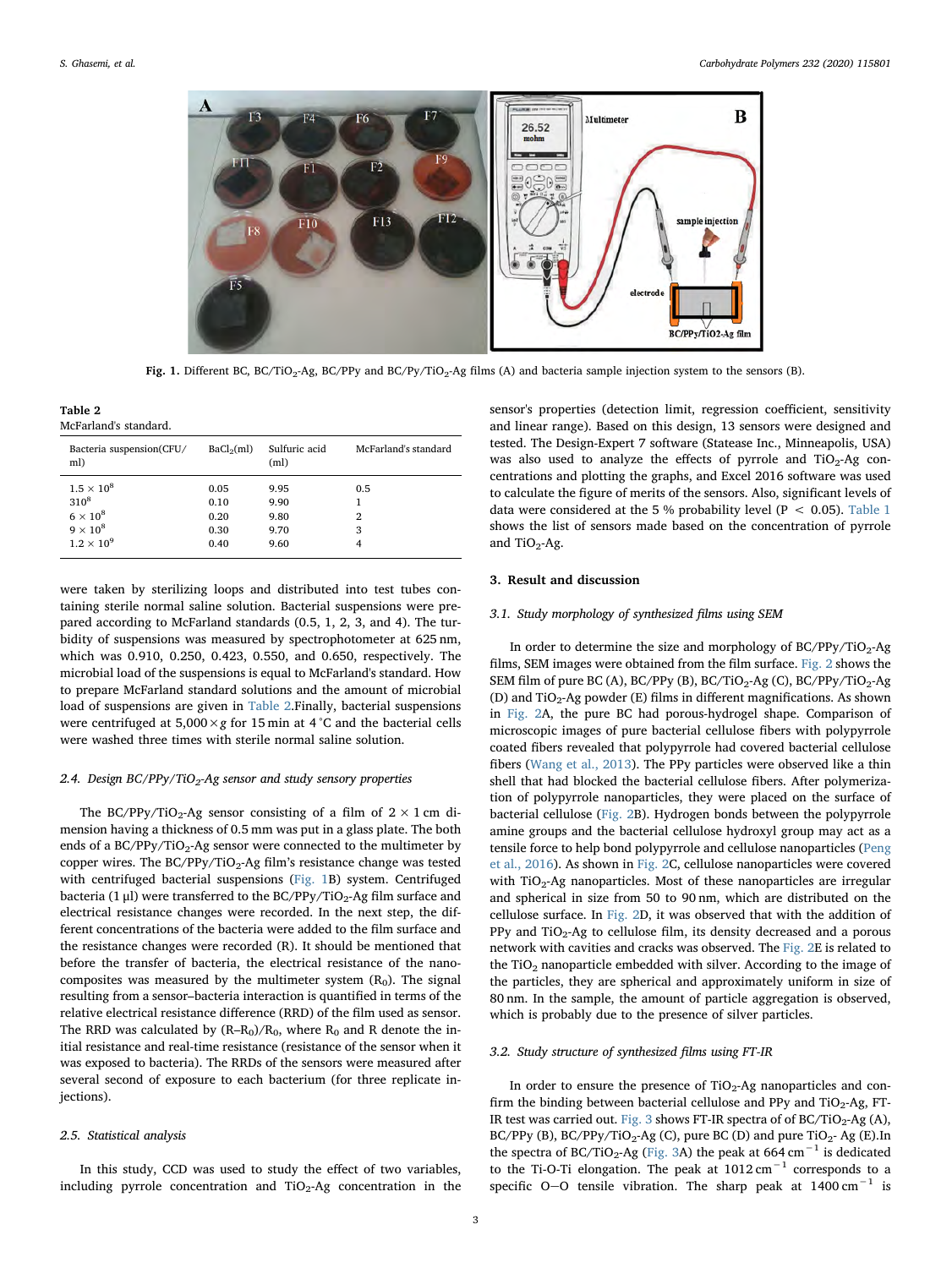<span id="page-3-0"></span>

Fig. 2. SEM images of pure BC (A), BC/PPy (B), BC/TiO<sub>2</sub>-Ag (C), BC/PPy-TiO<sub>2</sub>-Ag (D) films and TiO<sub>2</sub>-Ag powder (E).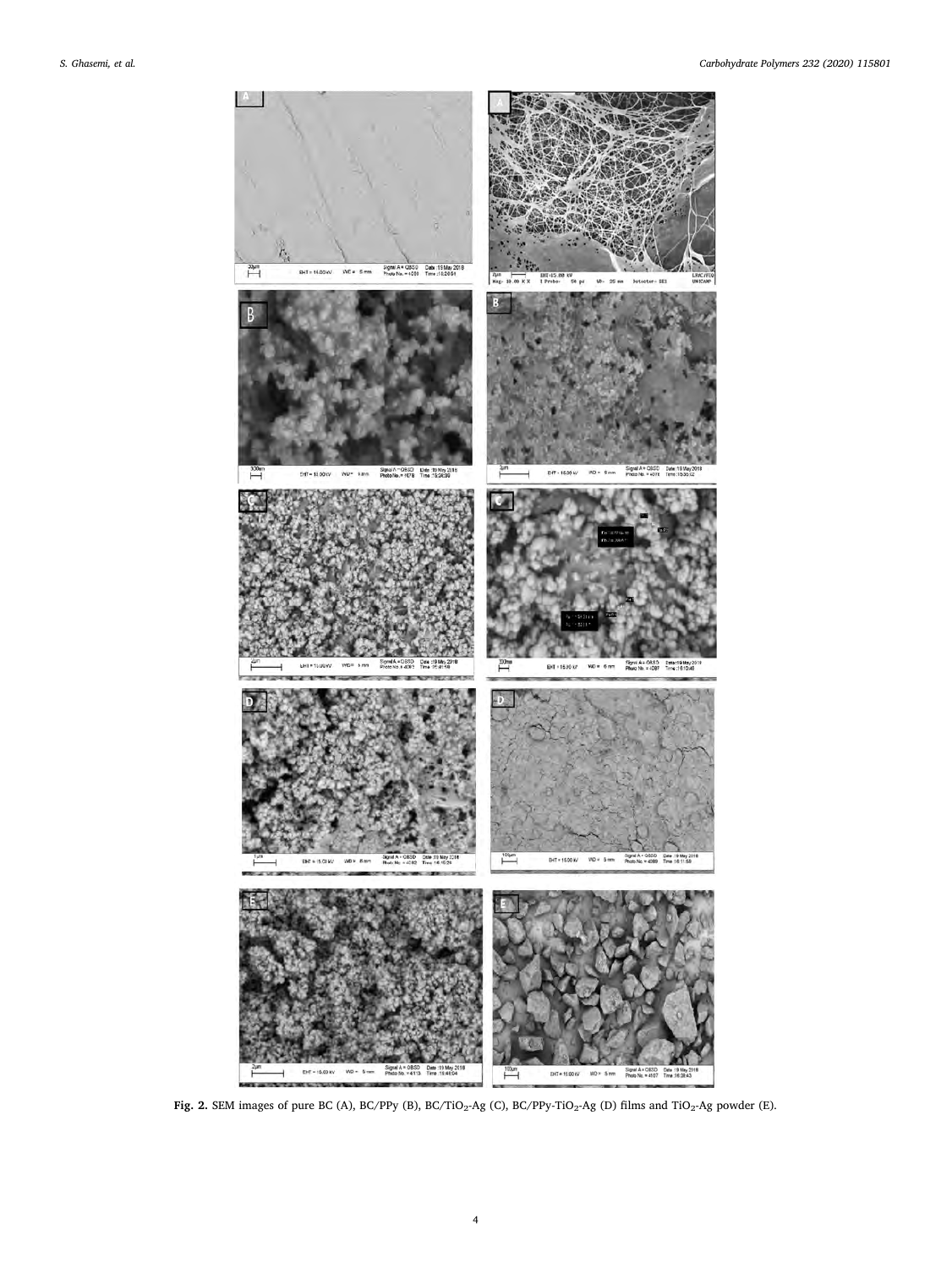<span id="page-4-0"></span>

Fig. 3. FT-IR spectra of BC/TiO<sub>2</sub>-Ag (A), BC/PPy (B), BC/PPy/TiO<sub>2</sub>-Ag (C), pure BC (D), and pure  $TiO<sub>2</sub>$ -Ag (E).

probably related to  $TiO<sub>2</sub>$  network vibrations [\(Cui, Yang, Wang, & Wang,](#page-8-18) [2016\)](#page-8-18).In the BC/PPy spectra [\(Fig. 3](#page-4-0)B) the peak at 1525 cm<sup>-1</sup>is related to the tensile vibration of the  $C=C$  bond in the pyrrole ring. The peak at 1470 cm<sup>-1</sup> refers to the tensile vibration of the C-N bond in the pyrrole ring. The peaks at 1300 cm−<sup>1</sup> is also related to the vibration of the C–H bond and the peak at  $1250 \text{ cm}^{-1}$  is related to the pyrrole ring vibrations. According to the results of this test, it can be stated that pyrrole synthesis has been successfully performed [\(Wang et al., 2013](#page-8-16)).

In the BC/PPy-TiO2-Ag spectra ([Fig. 3C](#page-4-0)) the peaks at 796 cm<sup>−</sup><sup>1</sup> and 930 cm $^{-1}$ are related to the C-H bond. The peaks at 1197 cm $^{-1}$  is

related to the relationship between  $N-C$  and  $N-C$  tensile bonding ([Cui](#page-8-18) [et al., 2016](#page-8-18)). The peaks at 1470 cm<sup>-1</sup> and 1563 cm<sup>-1</sup> are related to the vibration of the pyrrole ring [\(Cui et al., 2016\)](#page-8-18). A short peak in the range of 3000 – 3500 cm<sup>-1</sup> may be related to the elongation of the N–H bonds. These results show a strong interaction between polypyrrole and TiO2-Ag ([Cui et al., 2016\)](#page-8-18).In the pure BC spectra [\(Fig. 3D](#page-4-0)) the peak in  $3350 \text{ cm}^{-1}$  is attributed to the tensile vibrations of hydroxyl and peak groups at 12900 cm−<sup>1</sup> are related to the tensile vibrations of C–H carbohydrates. The  $1159 \text{ cm}^{-1}$  peak corresponds to the asymmetric tensile bonding of the C-O. The peak at  $1050 \text{ cm}^{-1}$  is attributed to hydroxyl and  $C-O-C$  groups and tensile vibrations of carbohydrates ([Liang et al., 2015\)](#page-8-19). The peaks at 1427, 1314 and 1031 cm<sup>-1</sup> are due to C-C vibration. In the pure  $TiO<sub>2</sub>$ -Ag spectra [\(Fig. 3E](#page-4-0)) the peaks related to the tensile vibration of OH are observed in the range of 2850 − 3428 cm<sup>-1</sup> [\(Bae & Choi, 2003\)](#page-8-20) and the broad peak observed at 400 cm<sup>-1</sup> are related to Ti-O-Ti bond vibrations [\(Yan, He, Evans,](#page-8-21) [Zhu, & Duan, 2004\)](#page-8-21). The tensile vibrations of the hydroxyl group are observed in the region of  $3415 \text{ cm}^{-1}$  and the tensile vibration of carbon-hydrogen in the region of 2920  $cm^{-1}$ , the flexural vibrations of the hydroxyl group in the region of 1445 cm<sup> $-1$ </sup> and the tensile vibrations of Ti=O are observed in the 1119 cm<sup>-1</sup> region.

By comparing the pure BC spectrum with  $BC/TiO_2-Ag$ , it is clear that the peaks of 891 cm<sup>-1</sup> and 940 cm<sup>-1</sup>, which are present in pure  $TiO<sub>2</sub>-Ag$ , is also observed in BC/TiO<sub>2</sub>-Ag nanocomposite, which indicates that the proper physical bonding between the  $TiO<sub>2</sub>$ -Ag and the cellulose is created. By comparing the pure BC spectrum with BC/PPy, a peak was created in the 13750 cm<sup> $-1$ </sup> region, indicating the formation of physical bonds between bacterial cellulose and polypyrrole. By comparing the spectra of films containing polypyrrole with polypyrrole-free films, it is clear that in films containing the PPy (BC/PPy and BC/PPy/ TiO<sub>2</sub>-Ag) the peak at 2800 cm<sup>-1</sup> was deleted, which indicates a strong

<span id="page-4-1"></span>

Fig. 4. Response curve of sensors to Gram-positive bacteria.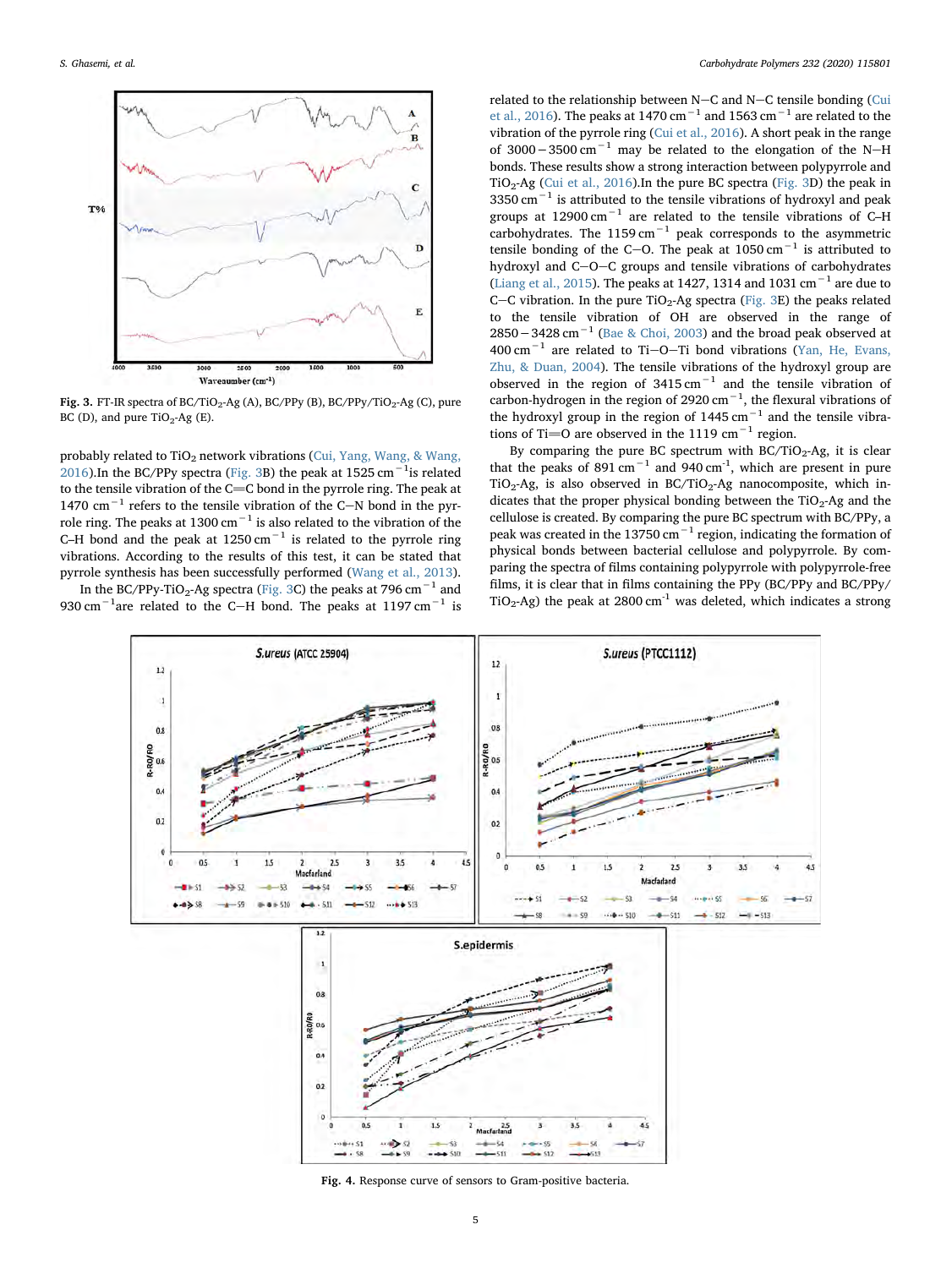<span id="page-5-0"></span>

| Table 3                                               |  |
|-------------------------------------------------------|--|
| Figure of merit of sensors to Gram-positive bacteria. |  |

| Sensor | S. aureus ATCC 25904 |           |             | S. epidermidis ATCC 700576 |     |           | S. aureus PTCC 1112 |        |     |           |             |       |
|--------|----------------------|-----------|-------------|----------------------------|-----|-----------|---------------------|--------|-----|-----------|-------------|-------|
|        | DL                   | <b>LR</b> | Sensitivity | $R^2$                      | DL  | LR        | Sensitivity         | $R^2$  | DL  | LR        | Sensitivity | $R^2$ |
|        | 0.5                  | $0.5 - 4$ | 0.0484      | 0.9747                     | 0.5 | $0.5 - 4$ | 0.1671              | 0.9757 | 0.5 | $0.5 - 4$ | 0.0604      | 0.979 |
| 2      | 0.5                  | $0.5 - 4$ | 0.055       | 0.9093                     | 0.5 | $0.5 - 4$ | 0.224               | 0.9287 | 0.5 | $0.5 - 4$ | 0.0911      | 0.971 |
| 3      | 0.5                  | $0.5 - 4$ | 0.1387      | 0.9597                     | 0.5 | $0.5 - 4$ | 0.0901              | 0.9783 | 0.5 | $0.5 - 4$ | 0.1263      | 0.993 |
| 4      | 0.5                  | $0.5 - 4$ | 0.1381      | 0.9589                     | 0.5 | $0.5 - 4$ | 0.0876              | 0.9842 | 0.5 | $0.5 - 4$ | 0.1381      | 0.958 |
| 5      | 0.5                  | $0.5 - 4$ | 0.1259      | 0.91                       | 0.5 | $0.5 - 4$ | 0.0805              | 0.9589 | 0.5 | $0.5 - 4$ | 0.0820      | 0.974 |
| 6      | 0.5                  | $0.5 - 4$ | 0.1395      | 0.9596                     | 0.5 | $0.5 - 4$ | 0.091               | 0.9645 | 0.5 | $0.5 - 4$ | 0.1202      | 0.987 |
| 7      | 0.5                  | $0.5 - 4$ | 0.1366      | 0.9665                     | 0.5 | $0.5 - 4$ | 0.0881              | 0.9715 | 0.5 | $0.5 - 4$ | 0.1233      | 0.994 |
| 8      | 0.5                  | $0.5 - 4$ | 0.1637      | 0.9687                     | 0.5 | $0.5 - 4$ | 0.1494              | 0.9892 | 0.5 | $0.5 - 4$ | 0.1283      | 0.977 |
| 9      | 0.5                  | $0.5 - 4$ | 0.1246      | 0.967                      | 0.5 | $0.5 - 4$ | 0.1802              | 0.9958 | 0.5 | $0.5 - 4$ | 0.1458      | 0.997 |
| 10     | 0.5                  | $0.5 - 4$ | 0.1511      | 0.9538                     | 0.5 | $0.5 - 4$ | 0.1791              | 0.9339 | 0.5 | $0.5 - 4$ | 0.1005      | 0.933 |
| 11     | 0.5                  | $0.5 - 4$ | 0.1439      | 0.967                      | 0.5 | $0.5 - 4$ | 0.0912              | 0.9697 | 0.5 | $0.5 - 4$ | 0.1232      | 0.992 |
| 12     | 0.5                  | $0.5 - 4$ | 0.0952      | 0.9777                     | 0.5 | $0.5 - 4$ | 0.085               | 0.9735 | 0.5 | $0.5 - 4$ | 0.1067      | 0.989 |
| 13     | 0.5                  | $0.5 - 4$ | 0.2075      | 0.9829                     | 0.5 | $0.5 - 4$ | 0.1719              | 0.9667 | 0.5 | $0.5 - 4$ | 0.0762      | 0.912 |

interaction between bacterial cellulose and polypyrrole.By comparing the FTIR spectrum of pure BC and pure  $TiO<sub>2</sub>$ -Ag with its composite state (BC/PPy, BC/TiO<sub>2</sub>-Ag and BC/PPy/TiO<sub>2</sub>-Ag), it is observed that the peaks related to the pure state of these compounds in composite state have been transferred to a shorter or larger wavenumbers that indicates the creation of electrostatic forces between cellulose and polypyrrole and  $TiO<sub>2</sub>-Ag$ .

# 3.3. Evaluation of response of sensors to bacteria

# 3.3.1. Evaluation of response of sensors to Gram-positive bacteria

[Fig. 4](#page-4-1) and [Table 3](#page-5-0) show the response curve and figure of merits of the sensors to the Gram-positive bacteria. After plotting the response curves of the sensors to the bacteria, the electrical resistance changes were considered as sensitivity. Also, the regression coefficient  $(R^2)$  and the linear range (LR) of the curves based on McFarland were calculated.

The detection limit (DL) of the sensors based on McFarland, was calculated as follows:

$$
DL = \frac{3\sigma_b}{Calibration\ sensitivity}
$$

Where  $3\sigma_b$  is standard deviation of blank and calibration sensitivity is the slope of cureve of (R-R0/R0) Vs Macfarland. The dimension of calibration sensitivity is 1/McFarland.

The results showed that among sensors, sensitivity of S13 to S. aureus ATCC 25904 was more than other sensors. This sensor had a mean concentration of polypyrrole (0.055 M) and a maximum concentration of TiO<sub>2</sub>-Ag (0.01). The S1 also had the lowest sensitivity to S. aureus ATCC 25904.This sensor has the highest pyrrole concentration (0.1) and does not contain  $TiO<sub>2</sub>$ -Ag. The results showed that in the sensors with the same pyrrole concentrations and different  $TiO<sub>2</sub>$ -Ag concentration, by increasing  $TiO<sub>2</sub>$ -Ag concentration the sensitivity were increased, which may be due to the conductivity of these nanoparticles. Sensitivity of S2 to S. epidermidis ATCC 700576 was higher than other sensors. This sensor had the highest concentration of polypyrrole and a moderate amount of  $TiO<sub>2</sub>$ -Ag. Sensitivity of S5 to S. epidermidis ATCC 700576 bacteria was also lower than other sensors. This sensor had a moderate concentration of PPy and did not contain  $TiO<sub>2</sub>$ -Ag. S9 had the highest sensitivity to S. aureus PTCC 1112. This sensor had the lowest concentration of polypyrrole and the highest amount of  $TiO<sub>2</sub>$ -Ag. S1 had the least sensitivity to S. aureus PTCC 1112. This sensor had the highest PPy concentration and did not contain  $TiO<sub>2</sub>$ -Ag. Among the Gram-positive bacteria, S1, S2, S9, and S10 showed the highest sensitivity to S. epidermidis ATCC 700576, and S3, S4, S5, S6, S7, S8, S11, S12 and S13 showed a high sensitivity to S. aureus. The reason for the better response of sensors in the presence of S. aureus in compare to S. epidermidis ATCC 700576 bacteria may be due to the presence of biofilm with a negative charge on the cell wall of S. aureus. Biofilm is a complex microbial community that is created by secretion of a matrix (proteins, DNA, and polysaccharides) and captures the bacterial cell's community. Important noteworthy is that the formation of biofilm protects the pathogenic bacteria against antibiotics and is one of the main causes of the development of chronic infections. The electrostatic properties of nanoparticles and microbial biofilm influence their interactions. In most bacteria, the biofilm matrix has a negative charge, but S. epidermidis forms a poly-cationic biofilm ([Landini, Antoniani,](#page-8-22) [Burgess, & Nijland, 2010\)](#page-8-22). Pirsa and co-workers reported that the polypyrrole based sensor showed high sensitivity toward compounds with high electron donor ability like  $NH<sub>3</sub>$  and amines that confirms the results of this study ([Alizadeh, Pirsa, Mani-Varnosfaderani, & Alizadeh,](#page-8-23) [2015;](#page-8-23) [Pirsa, Shamusi, & Kia, 2018](#page-8-24); [Pirsa, Zandi, Almasi, & Hasanlu,](#page-8-25) [2015\)](#page-8-25).

<span id="page-5-1"></span>

Fig. 5. Response curve of sensors to Gram-negative bacteria.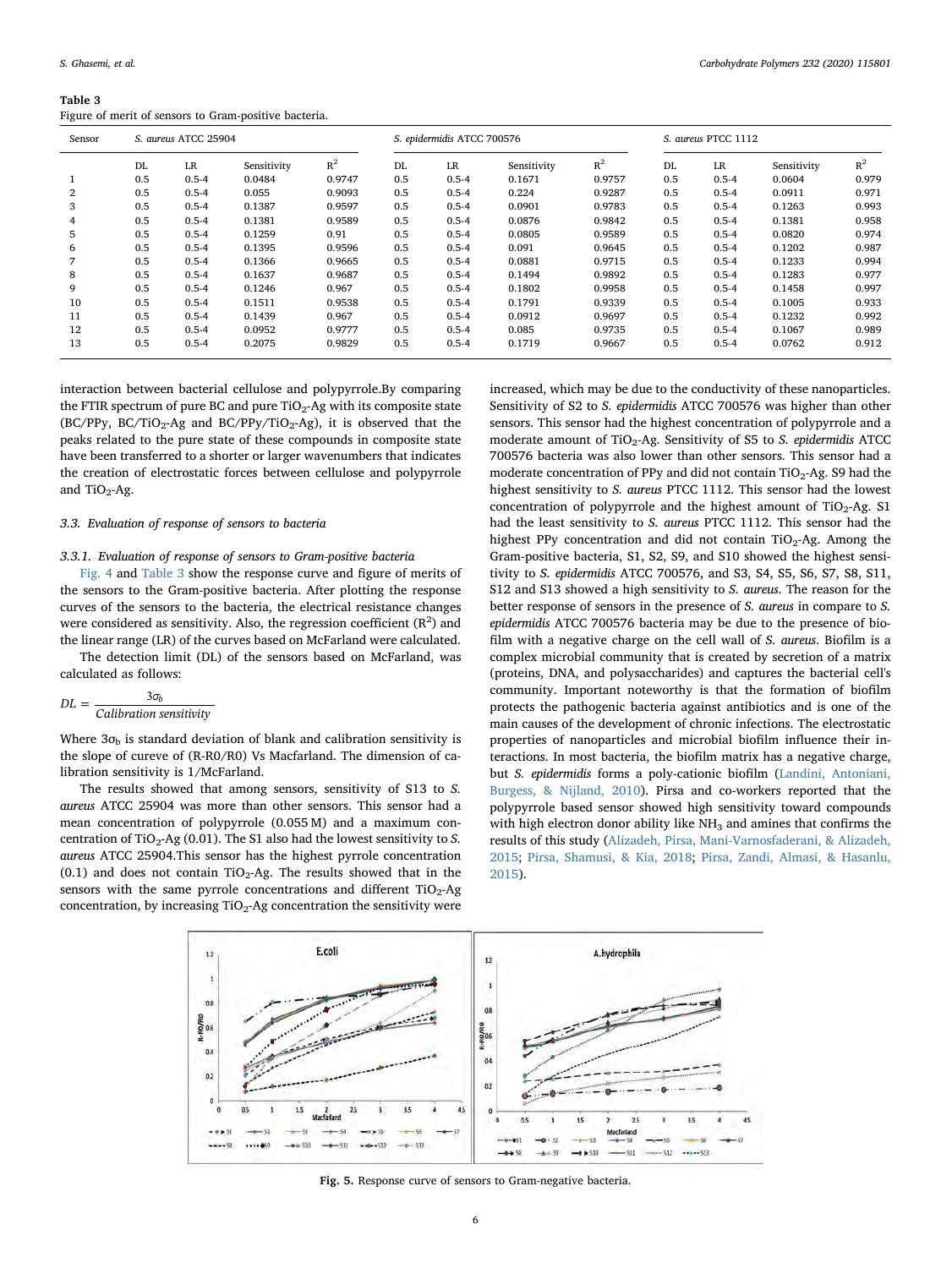<span id="page-6-0"></span>Table 4 Figure of merits of sensors to Gram-negative bacteria.

| Sensor         | E. coli PTCC 1330 |           |             |       | A.hydrophylaATCC 35654 |           |             |       |
|----------------|-------------------|-----------|-------------|-------|------------------------|-----------|-------------|-------|
|                | DL                | LR        | Sensitivity | $R^2$ | DL                     | <b>LR</b> | Sensitivity | $R^2$ |
| 1              | 0.5               | $0.5 - 4$ | 0.1277      | 0.936 | 0.5                    | $0.5 - 4$ | 0.201       | 0.975 |
| $\overline{2}$ | 0.5               | $0.5 - 4$ | 0.1049      | 0.965 | 0.5                    | $0.5 - 4$ | 0.117       | 0.965 |
| 3              | 0.5               | $0.5 - 4$ | 0.1428      | 0.922 | 0.5                    | $0.5 - 4$ | 0.092       | 0.985 |
| $\overline{4}$ | 0.5               | $0.5 - 4$ | 0.1405      | 0.914 | 0.5                    | $0.5 - 4$ | 0.085       | 0.991 |
| 5              | 0.5               | $0.5 - 4$ | 0.0732      | 0.934 | 0.5                    | $0.5 - 4$ | 0.035       | 0.981 |
| 6              | 0.5               | $0.5 - 4$ | 0.1429      | 0.914 | 0.5                    | $0.5 - 4$ | 0.088       | 0.987 |
| 7              | 0.5               | $0.5 - 4$ | 0.1437      | 0.916 | 0.5                    | $0.5 - 4$ | 0.091       | 0.988 |
| 8              | 0.5               | $0.5 - 4$ | 0.1659      | 0.985 | 0.5                    | $0.5 - 4$ | 0.086       | 0.917 |
| 9              | 0.5               | $0.5 - 4$ | 0.195       | 0.912 | 0.5                    | $0.5 - 4$ | 0.109       | 0.983 |
| 10             | 0.5               | $0.5 - 4$ | 0.247       | 0.966 | 0.5                    | $0.5 - 4$ | 0.122       | 0.916 |
| 11             | 0.5               | $0.5 - 4$ | 0.141       | 0.913 | 0.5                    | $0.5 - 4$ | 0.094       | 0.990 |
| 12             | 0.5               | $0.5 - 4$ | 0.082       | 0.985 | 0.5                    | $0.5 - 4$ | 0.068       | 0.942 |
| 13             | 0.5               | $0.5 - 4$ | 0.177       | 0.983 | 0.5                    | $0.5 - 4$ | 0.167       | 0.987 |

## 3.3.2. Evaluation of response of sensors to Gram-negative bacteria

[Fig. 5](#page-5-1) and [Table 4](#page-6-0) show the response curve and figure of merit of the sensors to the Gram-negative bacteria. Results showed that S10 was more sensitive to E. coli PTCC 1330 than other sensors. This sensor had the lowest concentration of polypyrrole and the average concentration of TiO<sub>2</sub>-Ag. S5 also had the least sensitivity to this E. coli PTCC 1330. This sensor had a high concentration of polypyrrole and no  $TiO<sub>2</sub>-Ag$ nanoparticles. Also, S1 was more sensitive to A. hydrophyla ATCC 35654 than other sensors. This sensor had the highest concentration of polypyrrole and did not contain TiO<sub>2</sub>-Ag nanoparticles. S5 also had the least sensitivity to A. hydrophyla ATCC 35654. This sensor had an average concentration of PPy and no  $TiO<sub>2</sub>$ -Ag nanoparticles. Among the two Gram-negative bacteria, sensitivity of all sensors to E. coli PTCC 1330 was significantly higher than A. hydrophila ATCC 35654. This result may be due to this fact that E. coli hada larger size than A. hydrophila, so E. coli had large cell wall size and greater electrical charge that affects the sensor electrical resistance. [Shen, Tan, Xu, Xu and Yao](#page-8-26) [\(2013\)](#page-8-26) used impedance-based technology to measure the concentration of bacterial suspensions. In this experiment, the electrical conductivity of Bacillus subtilis, Pseudomonas fluorescens and E. coli was measured. According to the results, in the study, Gram-negative bacteria of P. fluorescens and E. coli had similar conduction curves, and the curvature of these two gram-negative bacteria were linear than the Gram-positive bacteria curve. While the B. subtilis strain curve was different from Gram-negative bacteria. They reported that this difference may be related to the difference in membrane and cell wall of these bacteria. The results obtained in our research were consistent with their results. In other studies, [Carstensen, Marquis, Child and Bender \(1979\)](#page-8-27) and [Yang,](#page-8-28) [Lin, Wei, Wu and Lin \(2003\)](#page-8-28) reported that changes in electrical conductivity were related to the surface electrical charge of bacterial and lipid membrane of bacteria. Phosphatidylglycerol, phospholipid hydroxylate, Cardiolipin and phosphatidylserine, which are components of the outer membrane of the bacteria, are negatively charged. [Van der](#page-8-29) [Wal, Minor, Norde, Zehnder and Lyklema \(1997\)](#page-8-29) reported that the surface of bacterial cells had a negative charge due to the presence of phosphoryl ionized and carboxylates in the outer membrane.In the present study, the sensors were sensitive to Gram-negative bacteria more than Gram-positive bacteria, because Gram-negative bacteria hada higher negative charge on their surface. It should be mentioned that bacteria that havea larger size and larger surface electrical charge havea greater effect on the sensors. So our results are consistent with the results of reported research.

# 3.4. Study simultaneous effect of pyrrole and TiO<sub>2</sub>-Ag concentration on the sensitivity of sensors to bacteria based RSM

[Fig. 6](#page-7-0) shows 3-D plots of the effect of the concentration of pyrrole and  $TiO<sub>2</sub>$ -Ag on the sensitivity of the sensors to different bacteria.

According to the results, there was a significant difference between the response of the sensors to the S. aureus ATCC 25904 ( $P < 0.05$ ). Sensitivity of sensors to the S. aureus ATCC 25904 bacterium was increased by increasing the pyrrole concentration to an average of (0.055 M) but at the higher concentration the sensitivity of the sensors was decreased. Therefore, it can be concluded that the pyrrole at moderate concentration has a positive effect on conductivity and increases the sensitivity, but more concentration of pyrrole causes antimicrobial activity of sensor that causes a decrease in sensitivity of the sensors. The sensitivity of the bacteria has also increased with increasing the amount of  $TiO<sub>2</sub>-Ag$  nanoparticles. Also results showed that pyrrole and  $TiO<sub>2</sub>-Ag$ concentration hada significant effect on the sensor sensitivityto A. hydrophila ATCC 35654( $P < 0.05$ ). By increasing the concentration of pyrrole and  $TiO<sub>2</sub>$ -Ag, the sensitivity of the sensors to this bacterium had increased. As shown in the figures, Pyrrole and  $TiO<sub>2</sub>$ -Ag had no significant effect on the sensitivity of the sensors to S. aureus PTCC 1112 and S. epidermidis ATCC 700576. According to the 3-D plots, changes in the concentration of Pyrrole and TiO<sub>2</sub>-Ag had a significant effect on the sensors response to E. coli PTCC 1330 (P  $\leq$  0.05). The amount of TiO<sub>2</sub>-Ag had a greater effect on sensor sensitivity than pyrrole. Increasing the amount of  $TiO<sub>2</sub>$ -Ag increased the sensitivity of sensors to the E. coli PTCC 1330, while the sensitivity of sensors to E. coli PTCC 1330 was low at a maximum pyrrole concentration. The reason for the decrease in sensitivity in the high concentration of Pyrrole may be due to this fact that the pyrrole at high concentration covers the surface of the cellulose film and does not allow to bacteria to bind to the sensor surface so interaction between bacteria and sensor surface is decreased.

There are several theories to interpret the sensing mechanism of conducting polymer. Doping and undoping play key roles in the sensing mechanism of conducting polymer based sensors. Their doping level can be altered by transferring electrons from or to the analytes. Electron transferring can cause the changes in resistance and work function of the sensing material. This process occurred when PPy or other conducting films exposed in σ- and π-electron donor materials [\(Pirsa &](#page-8-30) [Alizadeh, 2010](#page-8-30)). When this occurs at a p-type conducting polymer, the doping level as well as the electric conductance of the conducting polymer is enhanced.  $BC/PPy/TiO<sub>2</sub>-Ag$  behaves like p-type semiconductors via appropriate doping and can arouse the change of conductivity through interaction with bacteria [\(Pirsa & Alizadeh, 2010](#page-8-30); [Pirsa et al., 2015](#page-8-25)). The mechanism of antibacterial activity of  $TiO<sub>2</sub>$ -Ag is based on the production of reactive oxygen by silver, this mechanism applies more to nanosilver composites that are placed on semiconductor bases such as  $TiO<sub>2</sub>$ . In this situation, the particle acts as an electrochemical cell and by oxidizing the oxygen atom, producing the oxygen ion and by hydrolyzing the water, it produces OH<sup>−</sup> ions, both of which are active and strong antimicrobial agents. So when bacteria interact with  $BC/PPy/TiO<sub>2</sub>$ -Ag film, these iones can be created and change electrical conductivity of  $BC/PPy/TiO<sub>2</sub>$ -Ag film.

# 4. Conclusion

In this study, new sensors based on BC/PPy/TiO<sub>2</sub>-Ag were provided for rapid and easy detection of bacteria growth in food samples. The BC/PPy/TiO<sub>2</sub>-Ag nanocomposite was synthesized in 13 formulations. Then, 5 bacteria including E. coli PTCC 1330, S. aureus ATCC25904, S. aureus PTCC 1112, S. epidermidis ATCC 700576, and A. hydrophyla ATCC 35654 were added to the sensor films and the electrical resistance changes were measured by the multimeter (as sensors response). According to the results in sensors with high Pyrrole concentration, high electrical conductivity and high sensitivity were observed. In general, the sensors responded to Gram-negative bacteria better than Gram-positive. The nanoparticles used in making sensors (PPy and  $TiO<sub>2</sub>-Ag$ ) have a positive charge. If the tested bacterium has a negative charge, the response of the sensor to the bacteria will be greater. The response of the sensors to the bacteria is also affected by the size and the environment of the bacterial cell. The  $TiO<sub>2</sub>$ -Ag nanoparticles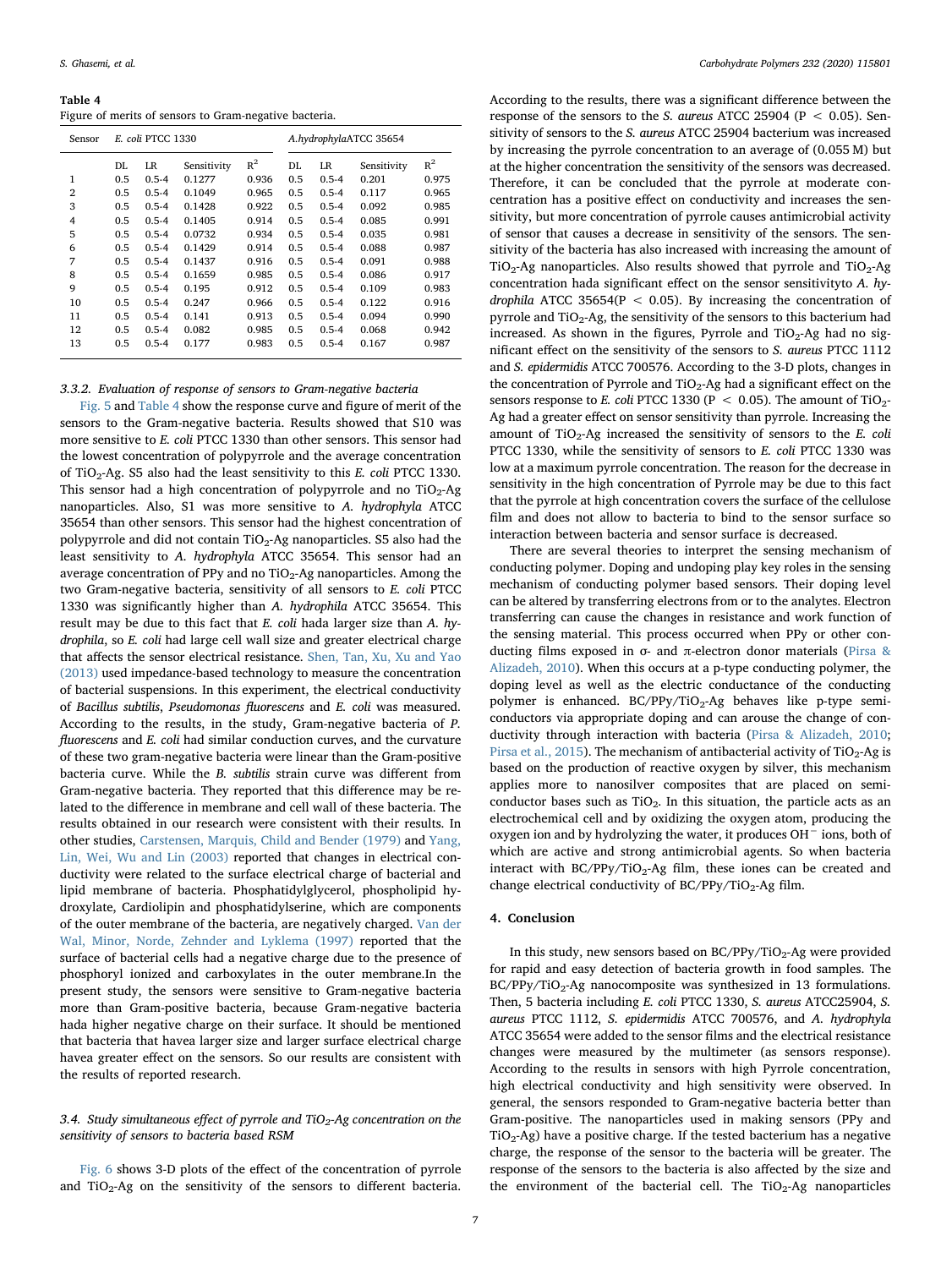<span id="page-7-0"></span>

Fig. 6. 3-D plots of effect of Pyrrole and TiO<sub>2</sub>-Ag on the sensitivity of sensorsto different bacteria.

showed little antimicrobial activity on bacteria and had little effect on the response of the sensors. But these nanoparticles had positive electrical charge and conductivity, so could increase the sensitivity of the sensors. The advantage of the fabricated biosensor in this work is that it can be used anywhere. These biosensors are portable, their synthesis is easy, easy to use and does not require skilled operators, and the response time of these sensors is very short for target analysis and is very sensitive. Therefore, they have the potential to use as diagnostic tools to improve biological safety.

# Acknowledgements

The financial support of the Research Council of Urmia University is gratefully acknowledged.